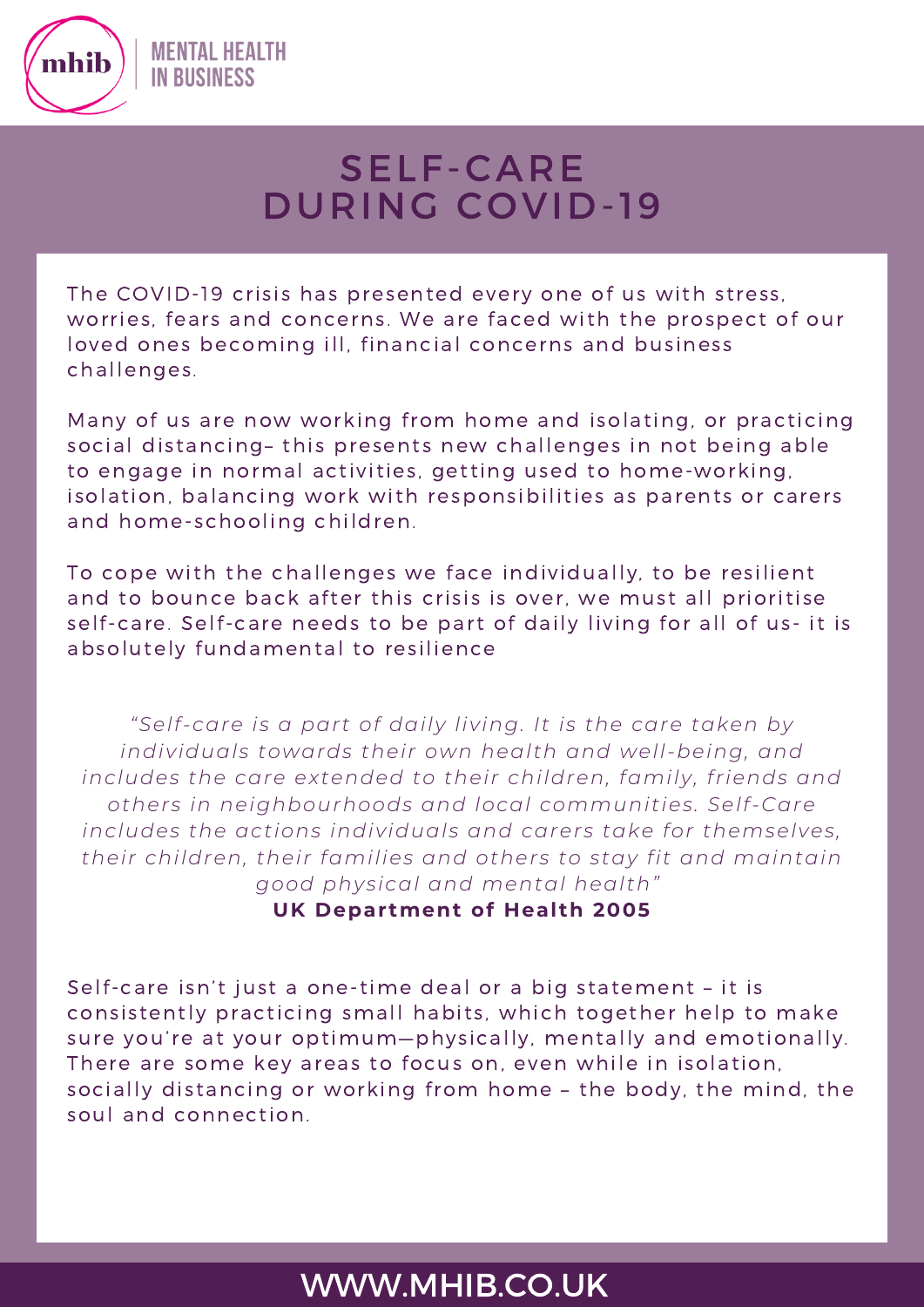

# SELF-CARE THE BODY

If you want to stay healthy, you need to take care of your body. When you care for your body, you'll feel better psychologically too.

Physical self-care includes how much sleep you're getting, the physical activity you are doing, and how you're fueling your body. Managing existing health conditions and taking medication as prescribed are also part of good physical self-care.

When it comes to caring for your body, you could consider the following questions:

- Am I taking charge of my health?
- Am I eating for wellness?
- Am I getting good quality sleep?
- Am I getting enough exercise?

Here are some ideas that could incorporate in to your self-care practice, to take care of your body:

- Plan simple healthy meals for the week
- Be still. Pick somewhere peaceful, and be quiet for a few minutes.
- Go for a walk outdoors every day get some vitamin D
- Take a power nap. Ten to twenty minutes can rejuvenate and leave you ready for action.
- Do some daily stretches or a short yoga practice
- Have a good laugh laughter is a great release and stress reliever
- Give your body a daily treat like a long soak in the bath
- Put on your favourite song and dance around the kitchen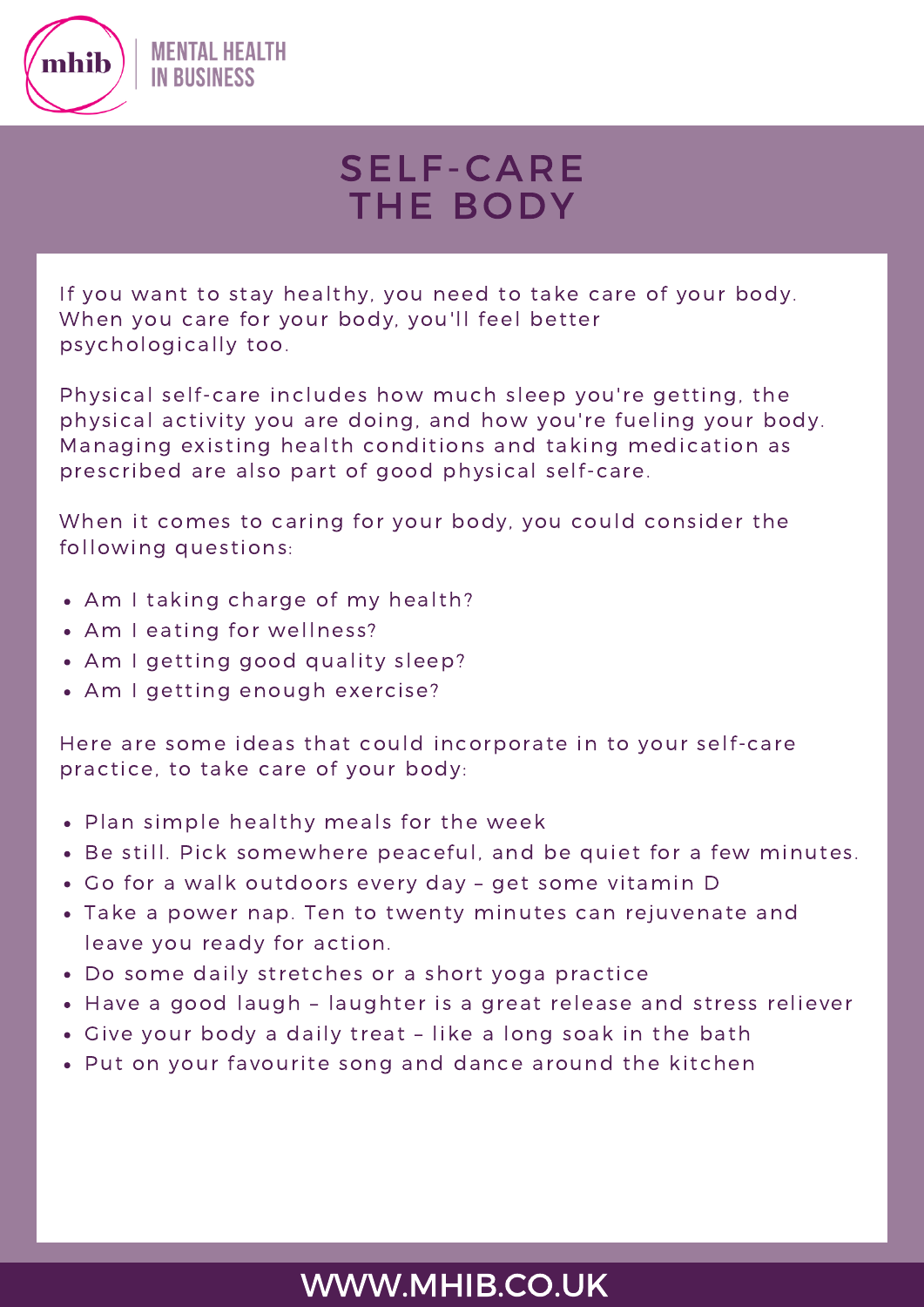

# SELF-CARE THE MIND

Your thoughts and the things that occupy your mind, have a significant impact on your psychological well-being.

Practicing mental self-care means doing the things that help you to stay mentally healthy.

Gratitude, acceptance and self-compassion are fundamental to mental and emotional health and resilience. Mental self-care could also include doing things that keep your mind active, learning a new skill, reading books, doing puzzles, or listening to music.

Here are a few questions to consider when you think about your mental self-care:

- Am I doing proactive things to help me to stay mentally healthy?
- Am I making time for stimulating activities that I enjoy?

Here are some ideas that could incorporate in to your self-care practice, to take care of your mind:

- Make sure you still have a routine to your days
- Celebrate the small wins and share them with your colleagues
- Take regular breaks and move around
- Have a digital detox try putting a curfew on devices
- Keep a gratitude diary
- Set time aside for 'me time' to do something just for you
- Try a simple mindfulness practice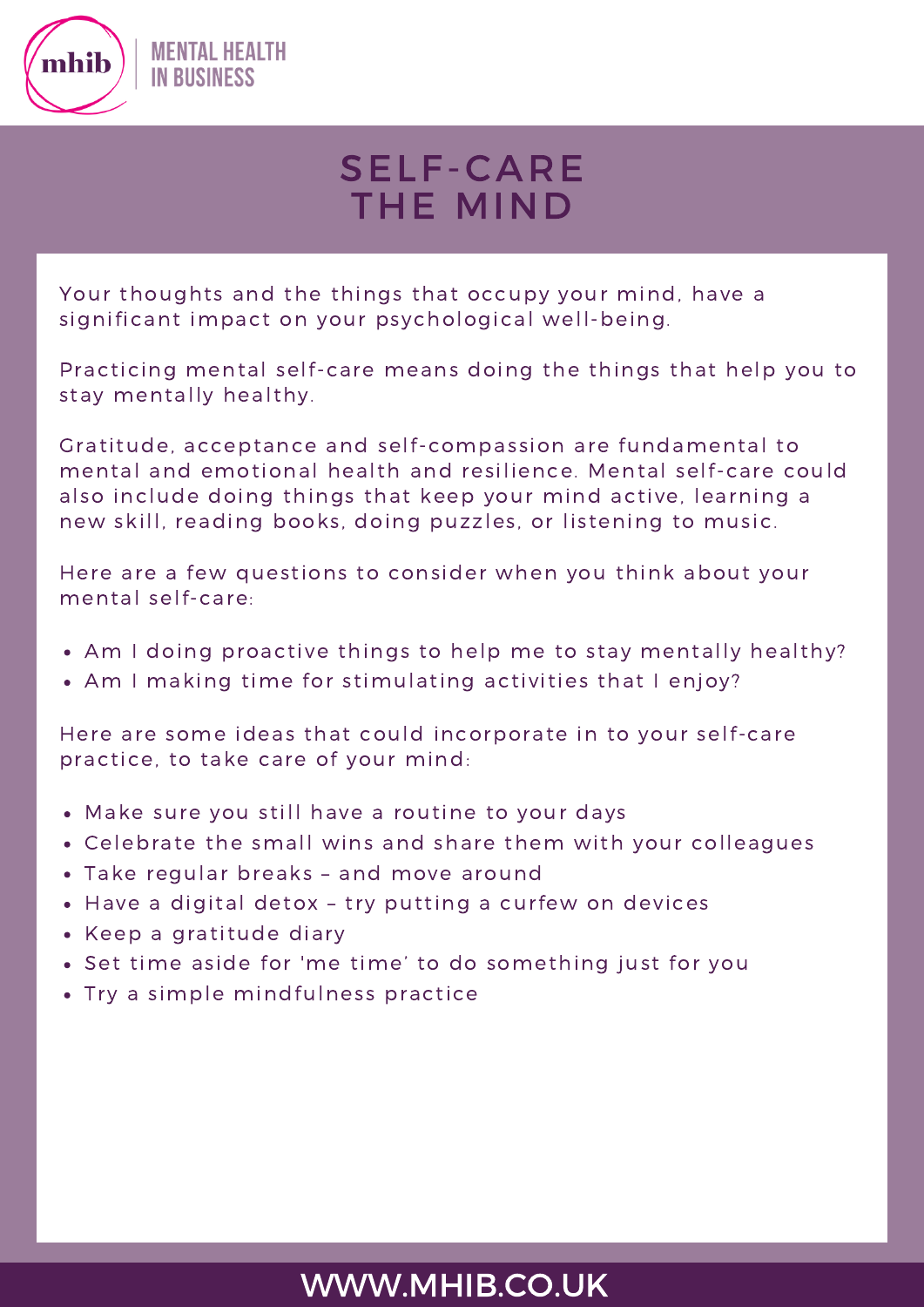

# SELF-CARE THE SOUL

For many people, observing religious or spiritual beliefs and practices contributes to overall health and happiness. Caring for and nurturing your soul, however, doesn't have to involve religion. Spiritual self-care is important for many and it can involve anything that helps you develop a deeper sense of belonging, meaning, or connection with the universe - whether you enjoy breath work, meditation or attending a place of worship.

As you consider how you can care for your spiritual well-being, ask yourself:

- Am I engaging in spiritual practices that I find fulfilling?
- What questions would I like answers to?

Here are some ideas that you could incorporate in to your self-care practice, to take care of your soul:

- Check in with your feelings. Sit quietly and just be with what you're feeling.
- Think about what you're good at, and find an opportunity for it today.
- Have a date with yourself. Do something that nourishes you.
- Ask for help- it doesn't have to be big, but reach out.
- Choose who you spend time with today even if it is remotely
- Give a colleague positive feedback
- Write down 3 things you are grateful for